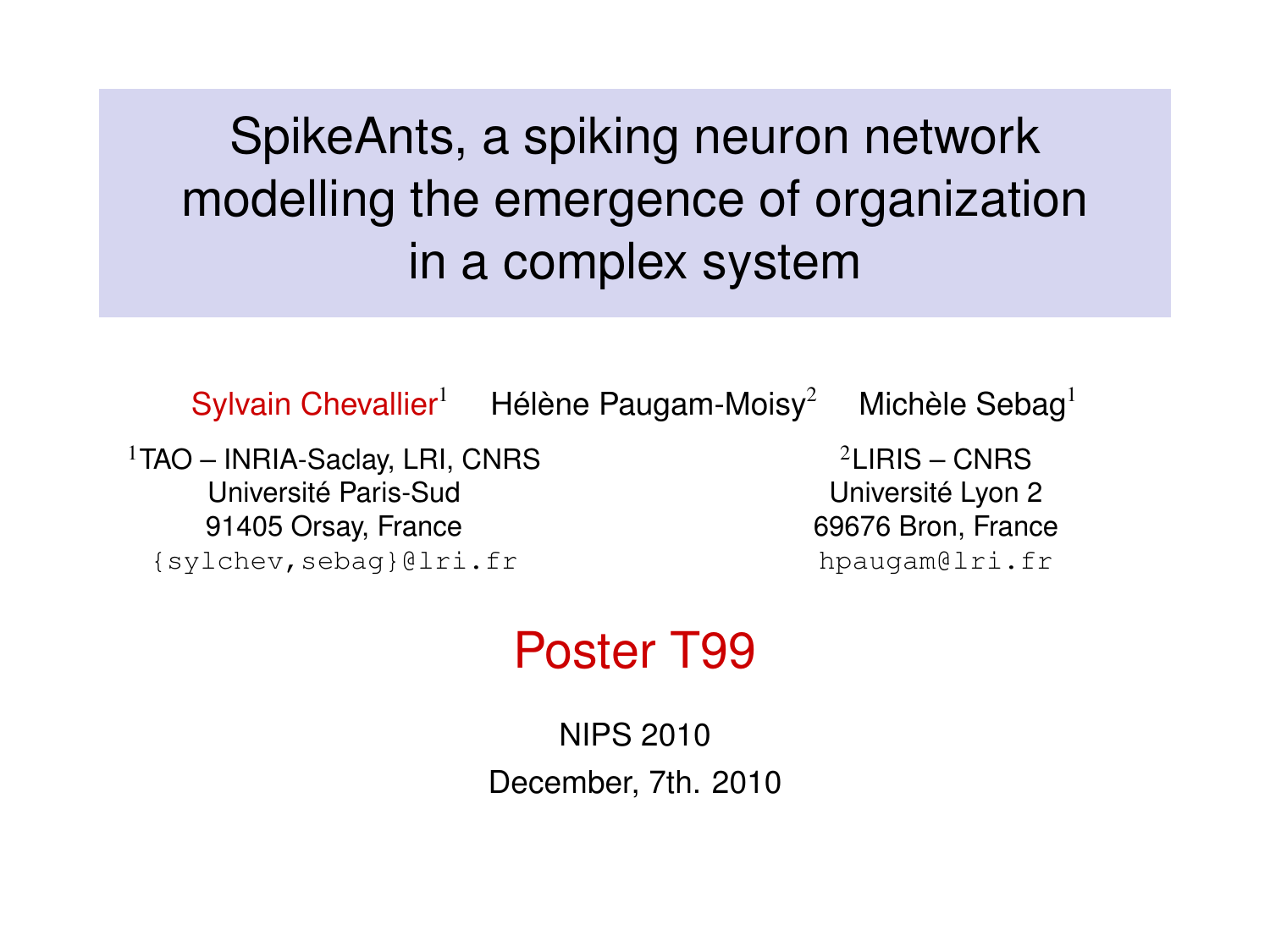# Division of labor

Decision-making process for foraging behavior:

- Spatially distributed agents
- Asynchronous process (no supervisor)
- "0<sup>th</sup> intelligence" agent (no counting skill)



#### Proposition: A spiking neuron approach

Basic rule: An agent does not need to go foraging if there are sufficiently many other foraging agents.

- Local decision based on interaction dynamics
- Global spatio-temporal coupling between individuals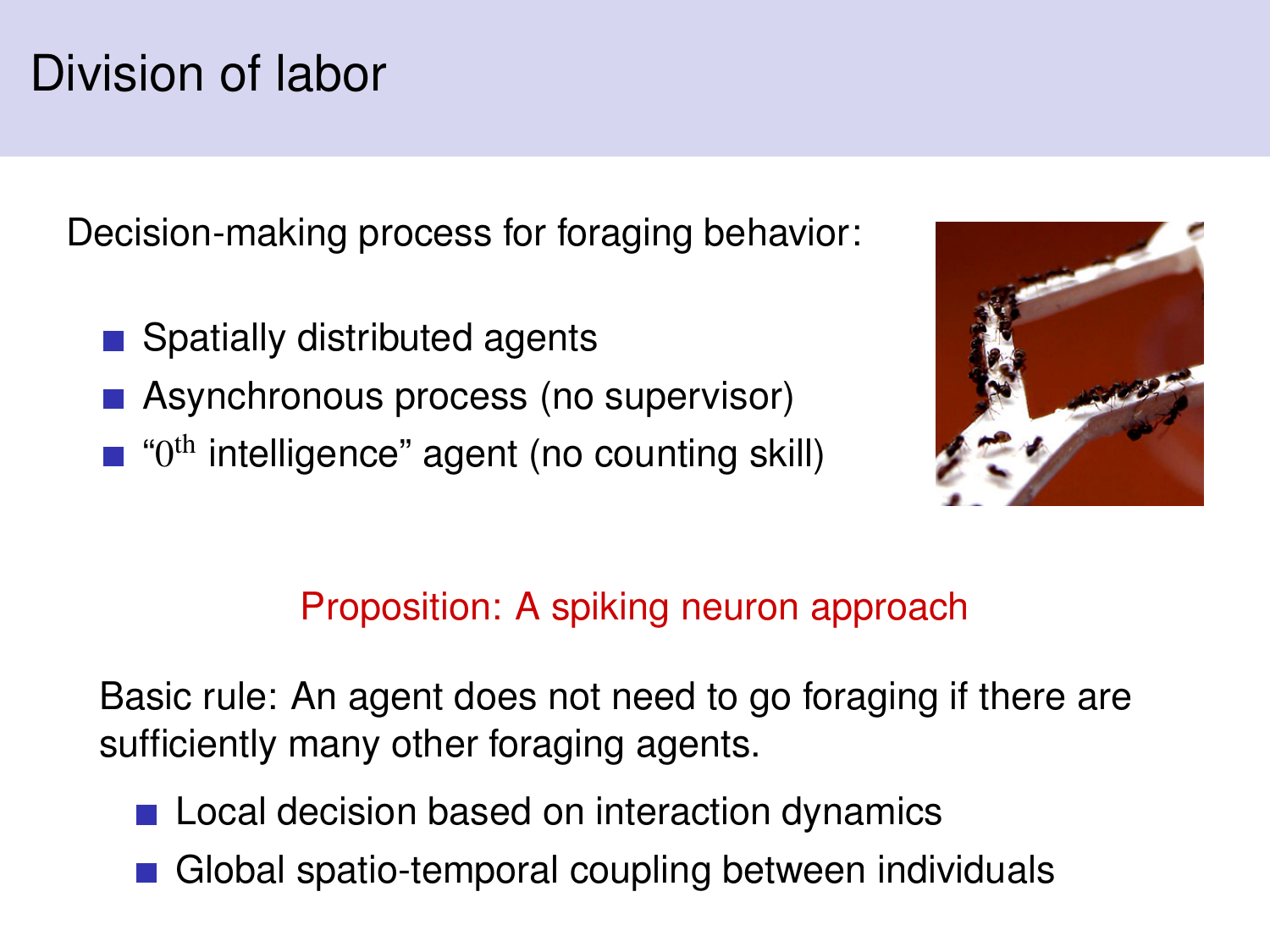# Division of labor in ant colonies